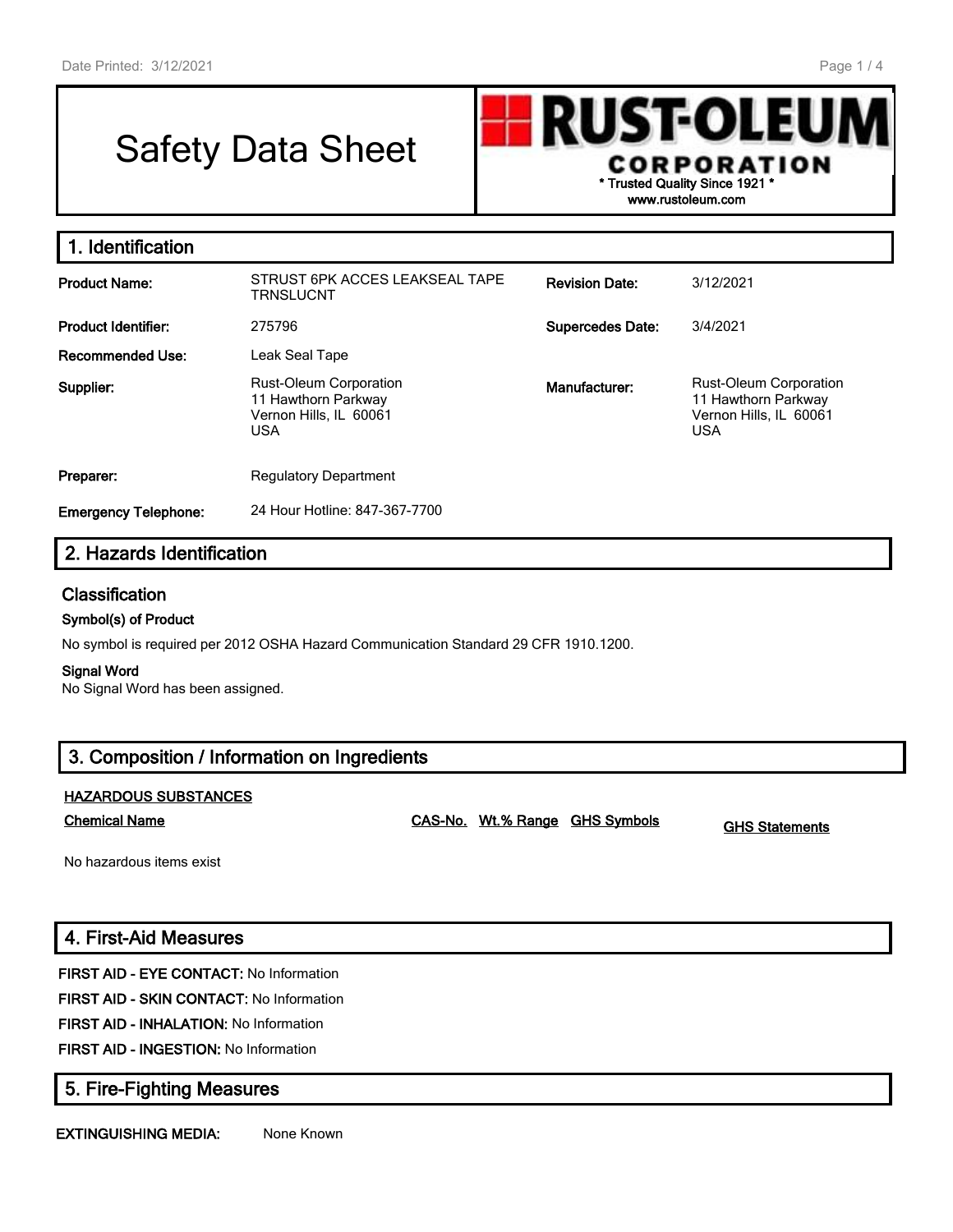**UNUSUAL FIRE AND EXPLOSION HAZARDS:** No Information **SPECIAL FIREFIGHTING PROCEDURES:** No Information **Special Fire and Explosion Hazard (Combustible Dust):** No Information

# **6. Accidental Release Measures**

#### **STEPS TO BE TAKEN IF MATERIAL IS RELEASED OR SPILLED:** No Information

### **7. Handling and Storage**

**HANDLING:** No Information **STORAGE:** No Information **Advice on Safe Handling of Combustible Dust:** No Information

# **8. Exposure Controls / Personal Protection**

| Chemical Name            | CAS-No. | Weight %<br>Less Than | <b>ACGIH TLV-</b><br>TWA | <b>ACGIH TLV-</b><br><b>STEL</b> | <b>OSHA PEL-TWA</b> | <b>OSHA PEL-</b><br><b>CEILING</b> |
|--------------------------|---------|-----------------------|--------------------------|----------------------------------|---------------------|------------------------------------|
| No hazardous items exist |         |                       |                          |                                  |                     |                                    |

#### **PERSONAL PROTECTION**

**ENGINEERING CONTROLS:** No Information **RESPIRATORY PROTECTION:** No Information **SKIN PROTECTION: No Information EYE PROTECTION:** No Information **OTHER PROTECTIVE EQUIPMENT:** No Information **HYGIENIC PRACTICES:** No Information **Engineering Measures for Combustible Dust:** No Information

# **9. Physical and Chemical Properties**

| Appearance:<br>Odor:<br><b>Specific Gravity:</b><br>Freeze Point, °C:<br><b>Solubility in Water:</b> | Solid<br>Solvent Like<br>0.600<br>N.D.<br>N.A. | <b>Physical State:</b><br><b>Odor Threshold:</b><br>pH:<br>Viscosity:<br>Partition Coefficient, n-octanol/ | Solid<br>N.E.<br>N.A.<br>N.D. |
|------------------------------------------------------------------------------------------------------|------------------------------------------------|------------------------------------------------------------------------------------------------------------|-------------------------------|
| Decomposition Temp., °C:                                                                             | N.D.                                           | water:                                                                                                     | N.D.                          |
| Boiling Range, °C:                                                                                   | 260 - 260                                      | <b>Explosive Limits, vol%:</b>                                                                             | $N.A. - N.A.$                 |
| Flammability:                                                                                        | Does not Support Combustion                    | Flash Point, °C:                                                                                           | 94                            |
| <b>Evaporation Rate:</b>                                                                             | Slower than Ether                              | Auto-Ignition Temp., °C:                                                                                   | N.D.                          |
| <b>Vapor Density:</b>                                                                                | Heavier than Air                               | Vapor Pressure:                                                                                            | N.D.                          |

(See "Other information" Section for abbreviation legend)

# **10. Stability and Reactivity**

**Conditions to Avoid:** No Information **Incompatibility:** No Information **Hazardous Decomposition:** No Information **Hazardous Polymerization:** No Information **Stability:** No Information

# **11. Toxicological Information**

**EFFECTS OF OVEREXPOSURE - EYE CONTACT:** No Information **EFFECTS OF OVEREXPOSURE - SKIN CONTACT:** No Information **EFFECTS OF OVEREXPOSURE - INHALATION:** No Information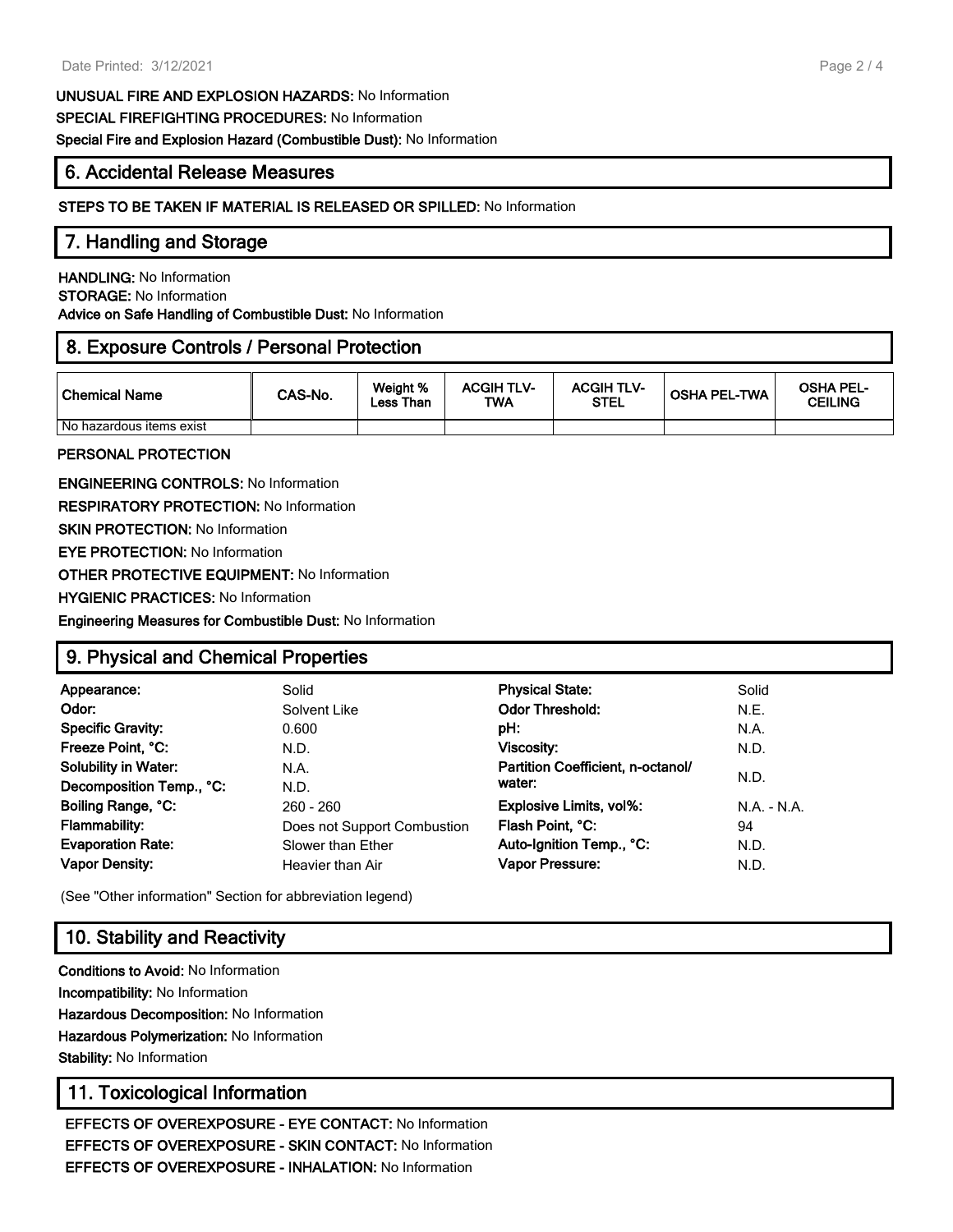**EFFECTS OF OVEREXPOSURE - INGESTION:** No Information **EFFECTS OF OVEREXPOSURE - CHRONIC HAZARDS:** No Information **PRIMARY ROUTE(S) OF ENTRY:** No Information

#### **ACUTE TOXICITY VALUES**

| The acute effects of this product have not been tested. Data on individual components are tabulated below: |                      |           |             |            |  |
|------------------------------------------------------------------------------------------------------------|----------------------|-----------|-------------|------------|--|
| <u>CAS-No.</u>                                                                                             | <b>Chemical Name</b> | Oral LD50 | Dermal LD50 | Vapor LC50 |  |
| No.<br>hazardous<br>items exist.                                                                           |                      |           |             |            |  |

N.E. - Not Established

# **12. Ecological Information**

**ECOLOGICAL INFORMATION:** No Information

#### **13. Disposal Information**

#### **DISPOSAL INFORMATION:** No Information

#### **14. Transport Information**

| <b>UN Number:</b>            | Domestic (USDOT) | <b>International (IMDG)</b> | Air (IATA)    | <b>TDG (Canada)</b> |
|------------------------------|------------------|-----------------------------|---------------|---------------------|
|                              | N.A.             | N.A.                        | N.A.          | N.A.                |
| <b>Proper Shipping Name:</b> | Not Regulated    | Not Regulated               | Not Regulated | Not Regulated       |
| <b>Hazard Class:</b>         | N.A.             | N.A.                        | N.A.          | N.A.                |
| <b>Packing Group:</b>        | N.A.             | N.A.                        | N.A.          | N.A.                |
| <b>Limited Quantity:</b>     | No.              | No                          | No.           | No                  |

### **15. Regulatory Information**

### **U.S. Federal Regulations:**

#### **CERCLA - SARA Hazard Category**

This product has been reviewed according to the EPA 'Hazard Categories' promulgated under Sections 311 and 312 of the Superfund Amendment and Reauthorization Act of 1986 (SARA Title III) and is considered, under applicable definitions, to meet the following categories:

None Known

#### **SARA Section 313**

This product contains the following substances subject to the reporting requirements of Section 313 of Title III of the Superfund Amendment and Reauthorization Act of 1986 and 40 CFR part 372:

No Sara 313 components exist in this product.

#### **Toxic Substances Control Act**

This product contains the following chemical substances subject to the reporting requirements of TSCA 12(b) if exported from the United States:

No TSCA 12(b) components exist in this product.

# **U.S. State Regulations:**

**California Proposition 65**